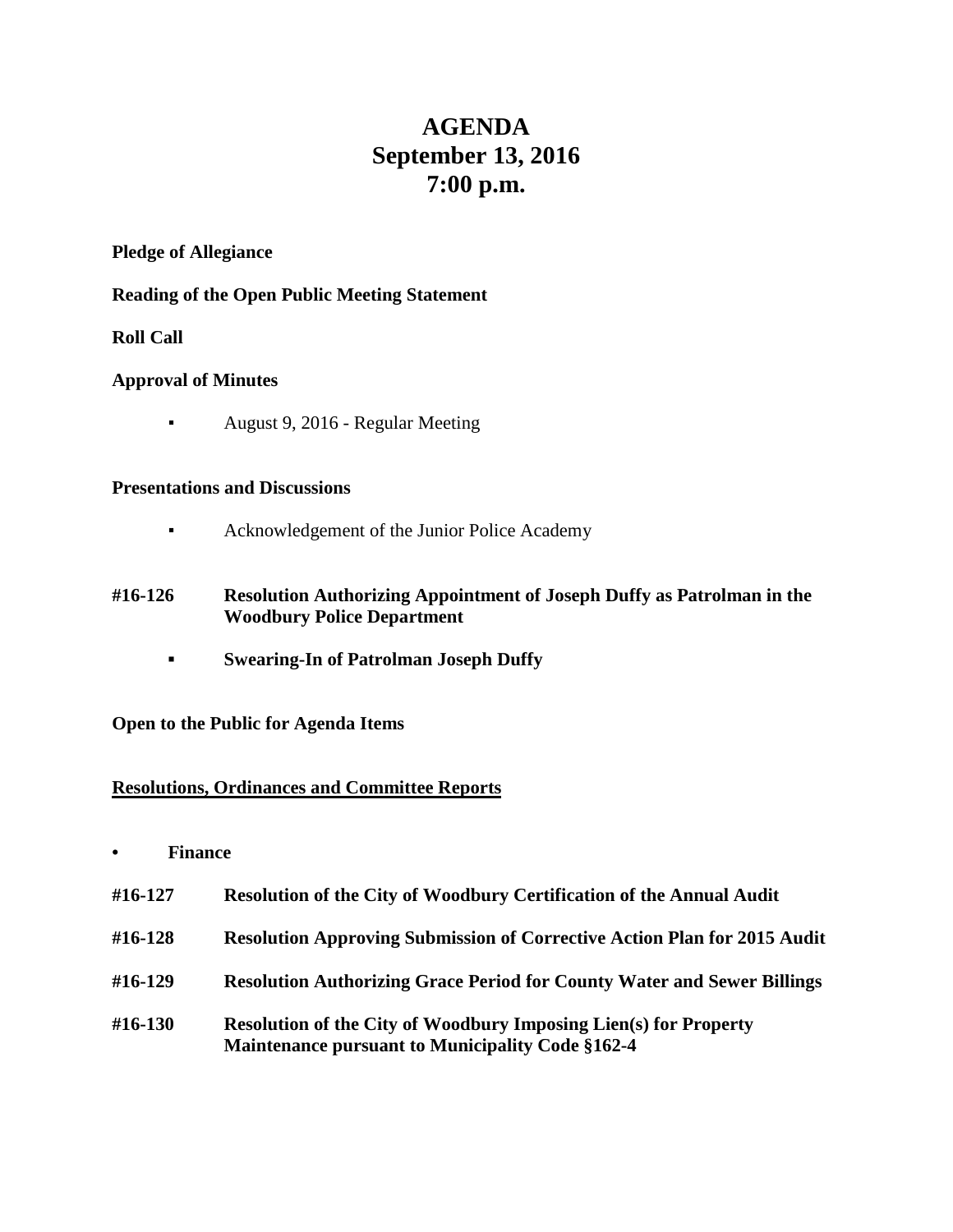| #16-131  | <b>Resolution Approving a Professional Services Contract for Special</b><br><b>Engineering Services at the Water Treatment Plant</b>                                                                                                              |
|----------|---------------------------------------------------------------------------------------------------------------------------------------------------------------------------------------------------------------------------------------------------|
| #16-132  | <b>Resolution Granting Authorization to Retain Professional Services the Cost</b><br>of which is anticipated not to exceed \$17,500 in accordance with the Local<br><b>Public Contracts Law - TTI Environmental, Inc. - Woodbury Public Works</b> |
| #16-133  | <b>Resolution Granting Authorization to Retain Professional Services the Cost</b><br>of which is anticipated not to Exceed \$17,500 in Accordance with the Local<br><b>Public Contracts Law Princeton Hydro - Stewart Lake Improvements</b>       |
| #16-134  | <b>Resolution Authorizing Change Order No. 1 for the FY2015 Storm Sewer</b><br><b>Improvements</b>                                                                                                                                                |
| #2251-16 | <b>Ordinance of the City of Woodbury Establishing Chapter 146 Entitled</b><br>"Spot Blight Eminent Domain" of the Code of the City of Woodbury                                                                                                    |

Motion for Approval to Pay the Listed Vouchers

- **• Economic Development**
- **#2252-16 Ordinance of the City of Woodbury Authorizing the Sale of Certain Property Owned by the City of Woodbury, County of Gloucester, New Jersey, not Required for Public Purposes Pursuant to N.J.S.A. 40A:12-139(a),** *et seq***.**
- **• Policy**
- **#2253-16 An Ordinance of the City of Woodbury Adopting Personnel Policies for the City of Woodbury**
- **• Public Works**
- **#16-135 Resolution Authorizing a Purchase Agreement with Winner Ford for Two (2) 2017 F350 Utility Trucks through a State Contract**
- **#16-136 Resolution Authorizing the Sale of Public Property On-Line through a New Jersey State Contract Auction Service (GOVDEALS.COM)**

#### **Old Business**